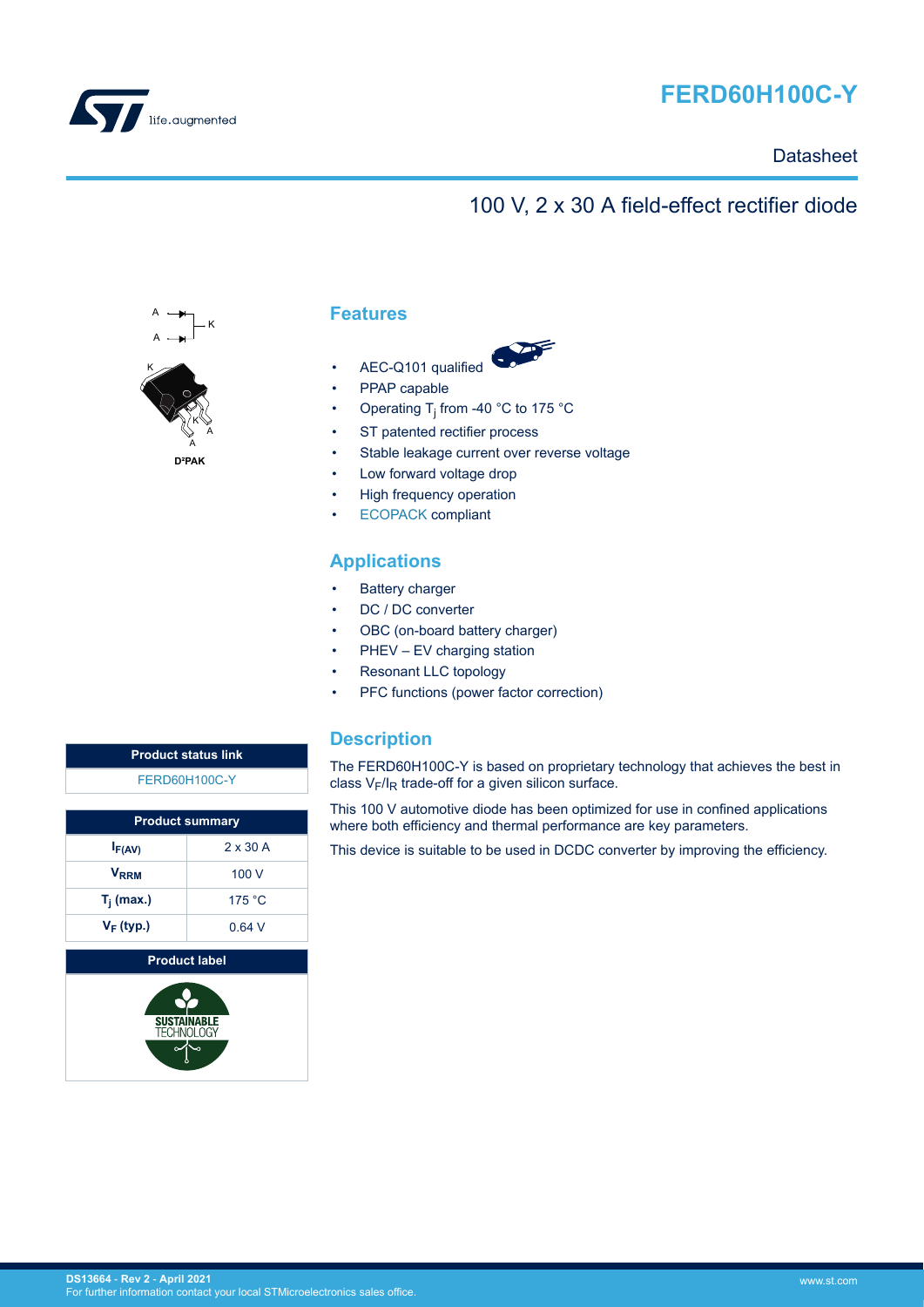## **1 Characteristics**

### **Table 1. Absolute ratings (limiting values per diode at 25 °C , unless otherwise specified)**

| Symbol                 |                                                              | Value                   | <b>Unit</b>              |                 |             |
|------------------------|--------------------------------------------------------------|-------------------------|--------------------------|-----------------|-------------|
| <b>V<sub>RRM</sub></b> | Repetitive peak reverse voltage ( $T_i$ = -40 °C to +175 °C) |                         |                          | 100             | V           |
| I <sub>F(RMS)</sub>    | Forward rms current<br>60                                    |                         |                          |                 | A           |
|                        | Average forward current<br>$I_{F(AV)}$                       | $T_c$ = 145 °C, δ = 0.5 | Per diode                | 30              | A           |
|                        |                                                              |                         | Per device               | 60              |             |
| <b>IFSM</b>            | Surge non repetitive forward current                         |                         | $t_0$ = 10 ms sinusoidal | 290             | A           |
| $T_{\text{stg}}$       | Storage temperature range                                    |                         |                          | $-65$ to $+175$ | $^{\circ}C$ |
| Tĩ.                    | Operating junction temperature range<br>$-40$ to $+175$      |                         |                          | °C              |             |

#### **Table 2. Thermal resistance parameters**

| <b>Symbol</b> | <b>Parameter</b> |            | <b>Value</b> |      | <b>Unit</b> |  |
|---------------|------------------|------------|--------------|------|-------------|--|
|               |                  |            |              | Max. |             |  |
| $R_{th(j-c)}$ |                  | Per diode  | 0.60         | 1.06 | °C/W        |  |
|               | Junction to case | Per device | 0.30         | 0.53 |             |  |

For more information, please refer to the following application note:

• AN5088: Rectifiers thermal management, handling and mounting recommendations

| <b>Symbol</b>        | <b>Parameter</b>        |                | <b>Test conditions</b> | Typ. | Max. | <b>Unit</b> |
|----------------------|-------------------------|----------------|------------------------|------|------|-------------|
|                      |                         | $T_i = 25 °C$  | $V_R = V_{RRM}$        |      | 60   | μA          |
| $I_R$ <sup>(1)</sup> | Reverse leakage current | $T_i = 125 °C$ |                        |      | 10   | mA          |
|                      |                         | $T_i = 125 °C$ | $V_R$ = 70 V           |      | 5    | mA          |
|                      |                         | $T_i = 25 °C$  | $I_F = 5 A$            | 0.46 | 0.52 | $\vee$      |
|                      |                         | $T_i = 125 °C$ |                        | 0.41 | 0.45 |             |
|                      |                         | $T_i = 25 °C$  | $I_F = 15 A$           | 0.62 | 0.70 |             |
| $V_F$ (2)            |                         | $T_i = 125 °C$ |                        | 0.56 | 0.61 |             |
|                      | Forward voltage drop    | $T_i = 25 °C$  | $I_F = 30 A$           | 0.75 | 0.85 |             |
|                      |                         | $T_i = 125 °C$ |                        | 0.64 | 0.70 |             |
|                      |                         | $T_i = 25 °C$  | $I_F = 60 A$           | 0.92 |      |             |
|                      |                         | $T_i = 125 °C$ |                        | 0.76 |      |             |

#### **Table 3. Static electrical characteristics (per diode)**

*1. Pulse test: tp = 5 ms, δ < 2%*

*2. Pulse test: tp = 380 µs, δ < 2%*

To evaluate the conduction losses, use the following equation: P = 0.55 x  $I_{F(AV)}$  + 0.005 x  $I_F$  <sup>2</sup><sub>(RMS)</sub> For more information, please refer to the following application notes related to the power losses:

- AN604: Calculation of conduction losses in a power rectifier
- AN4021: Calculation of reverse losses on a power diode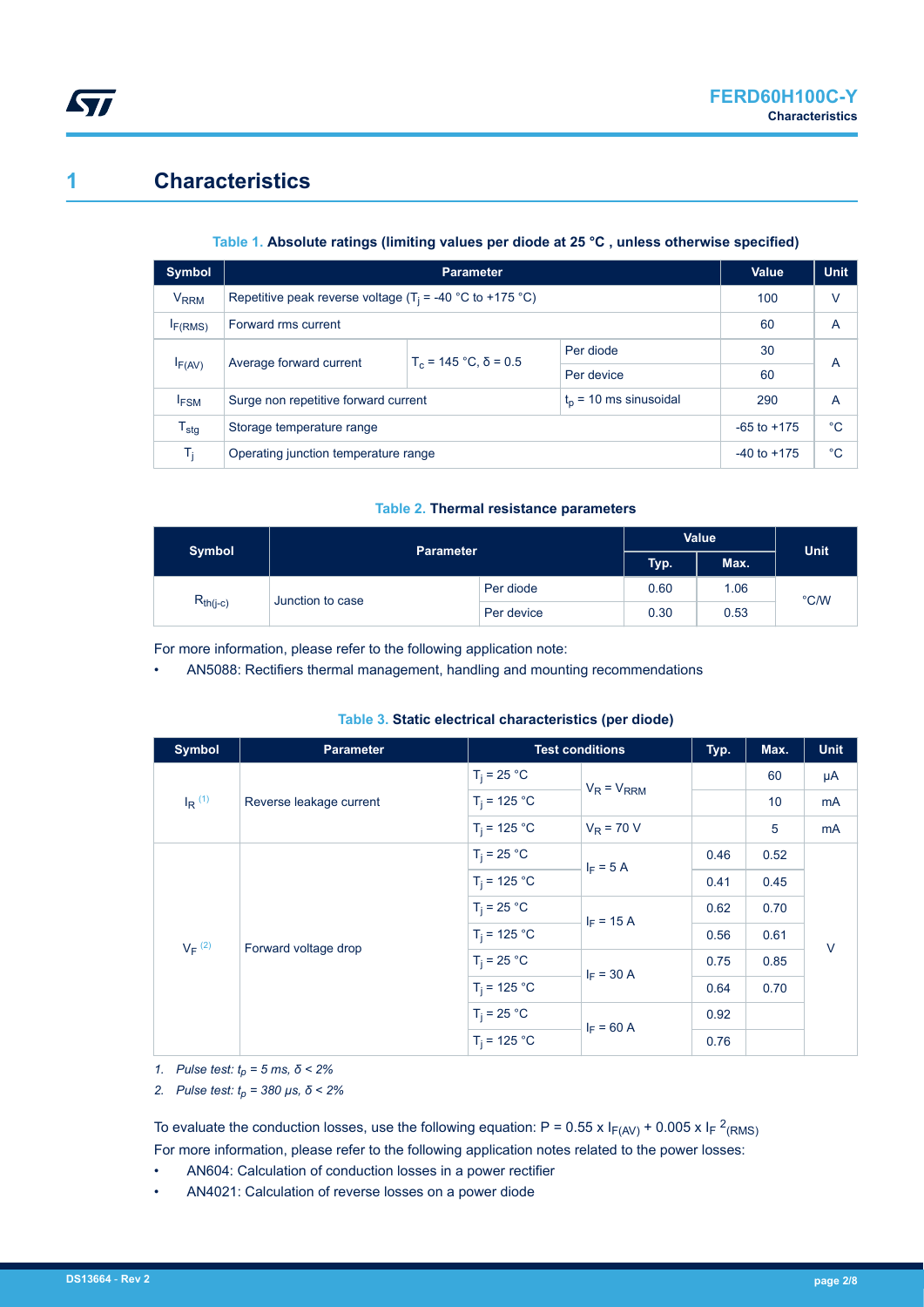## **1.1 Characteristics (curves)**



 $V_{\rm e}(V)$ 



0 10 20 30 40 50 60 70 80 90 100

 $T_j = 25 °C$ 

 $T_j$  = 75 °C  $T_j = 50 °C$ 





**Figure 4. Junction capacitance versus reverse voltage**



**Figure 6. Thermal resistance junction to ambient versus copper surface under tab (typical values)**



1.E+00

 $1.E+0'$ 

1.E+02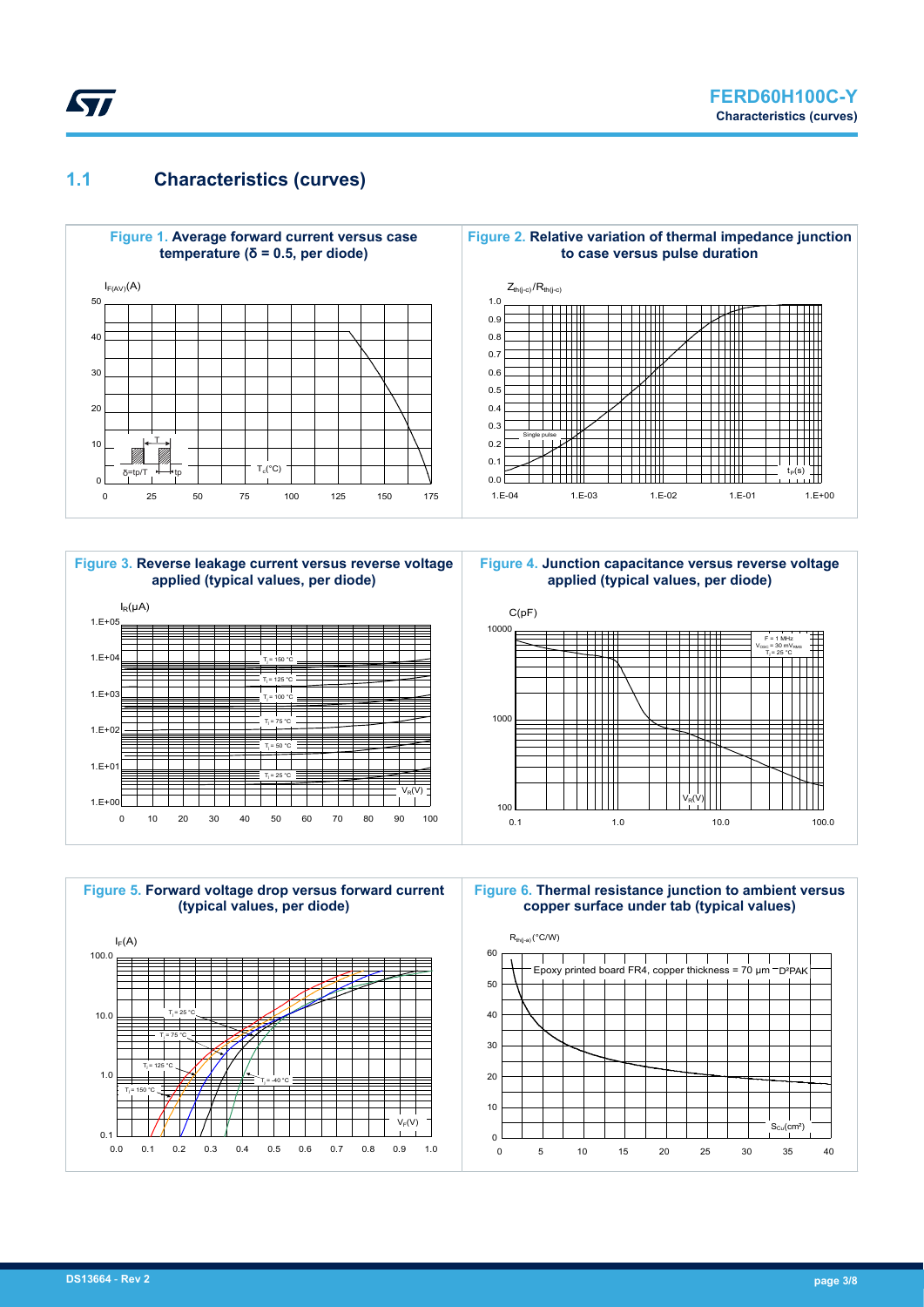# **2 Package information**

ST

In order to meet environmental requirements, ST offers these devices in different grades of [ECOPACK](https://www.st.com/ecopack) packages, depending on their level of environmental compliance. ECOPACK specifications, grade definitions and product status are available at: [www.st.com.](http://www.st.com) ECOPACK is an ST trademark.

### **2.1 D²PAK package information**

- Epoxy meets UL94, V0.
- Cooling method: by conduction (C)





*Note: This package drawing may slightly differ from the physical package. However, all the specified dimensions are guaranteed.*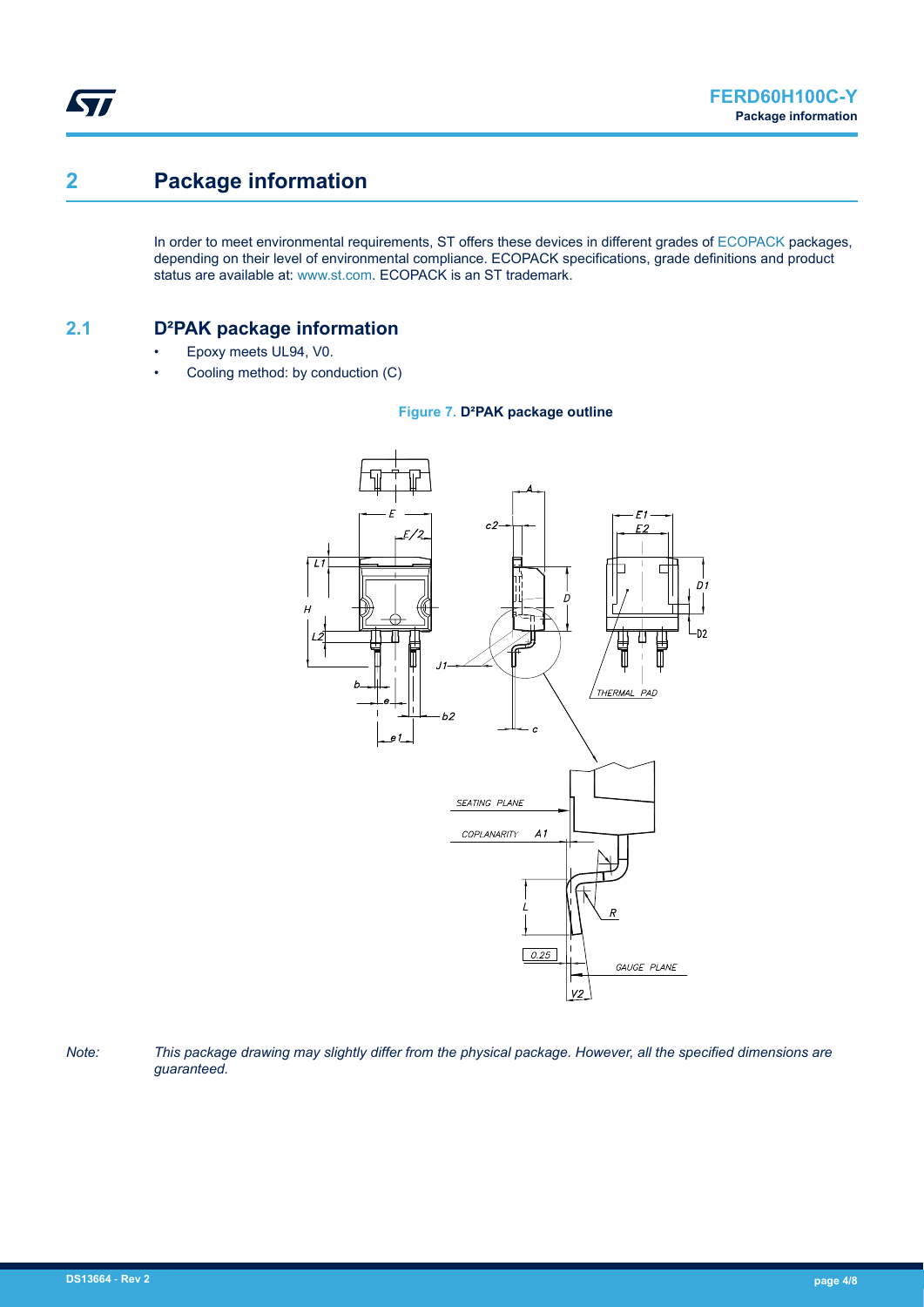|                |             | <b>Dimensions</b>  |             |             |                             |             |  |  |
|----------------|-------------|--------------------|-------------|-------------|-----------------------------|-------------|--|--|
| Ref.           |             | <b>Millimeters</b> |             |             | Inches (for reference only) |             |  |  |
|                | Min.        | Typ.               | Max.        | Min.        | Typ.                        | Max.        |  |  |
| $\mathsf A$    | 4.40        |                    | 4.60        | 0.173       |                             | 0.181       |  |  |
| A1             | 0.03        |                    | 0.23        | 0.001       |                             | 0.009       |  |  |
| $\sf b$        | 0.70        |                    | 0.93        | 0.028       |                             | 0.037       |  |  |
| b <sub>2</sub> | 1.14        |                    | 1.70        | 0.045       |                             | 0.067       |  |  |
| $\mathbf c$    | 0.45        |                    | 0.60        | 0.018       |                             | 0.024       |  |  |
| c2             | 1.23        |                    | 1.36        | 0.048       |                             | 0.053       |  |  |
| D              | 8.95        |                    | 9.35        | 0.352       |                             | 0.368       |  |  |
| D <sub>1</sub> | 7.50        | 7.75               | 8.00        | 0.295       | 0.305                       | 0.315       |  |  |
| D <sub>2</sub> | 1.10        | 1.30               | 1.50        | 0.043       | 0.051                       | 0.060       |  |  |
| E              | 10.00       |                    | 10.40       | 0.394       |                             | 0.409       |  |  |
| E1             | 8.30        | 8.50               | 8.70        | 0.335       | 0.343                       | 0.346       |  |  |
| E2             | 6.85        | 7.05               | 7.25        | 0.266       | 0.278                       | 0.282       |  |  |
| $\mathbf{e}$   |             | 2.54               |             |             | 0.100                       |             |  |  |
| e <sub>1</sub> | 4.88        |                    | 5.28        | 0.190       |                             | 0.205       |  |  |
| н              | 15.00       |                    | 15.85       | 0.591       |                             | 0.624       |  |  |
| J <sub>1</sub> | 2.49        |                    | 2.69        | 0.097       |                             | 0.106       |  |  |
| L              | 2.29        |                    | 2.79        | 0.090       |                             | 0.110       |  |  |
| L1             | 1.27        |                    | 1.40        | 0.049       |                             | 0.055       |  |  |
| L2             | 1.30        |                    | 1.75        | 0.050       |                             | 0.069       |  |  |
| ${\sf R}$      |             | 0.40               |             |             | 0.015                       |             |  |  |
| V <sub>2</sub> | $0^{\circ}$ |                    | $8^{\circ}$ | $0^{\circ}$ |                             | $8^{\circ}$ |  |  |

### **Table 4. D²PAK package mechanical data**

### **Figure 8. D²PAK recommended footprint (dimensions are in mm)**

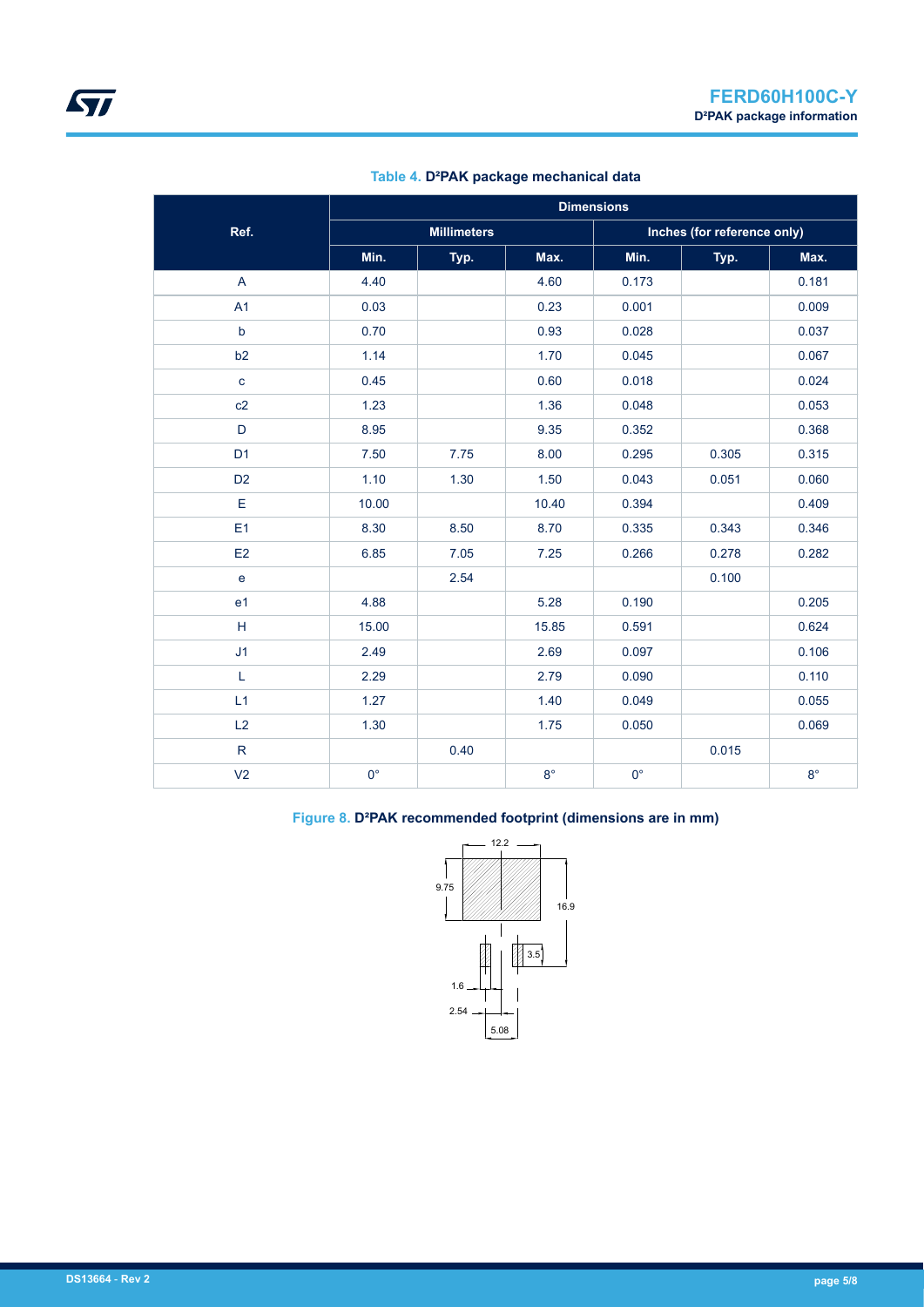

# **3 Ordering information**

|  | <b>Table 5. Ordering information</b> |  |
|--|--------------------------------------|--|
|  |                                      |  |

| Order code <b>i</b> | <b>Marking</b> | Weight<br>Package  |       | Base qty. | Delivery mode |
|---------------------|----------------|--------------------|-------|-----------|---------------|
| FERD60H100CGY-TR    | FD60H100CGY    | D <sup>2</sup> PAK | .38 q | 1000      | Tape and reel |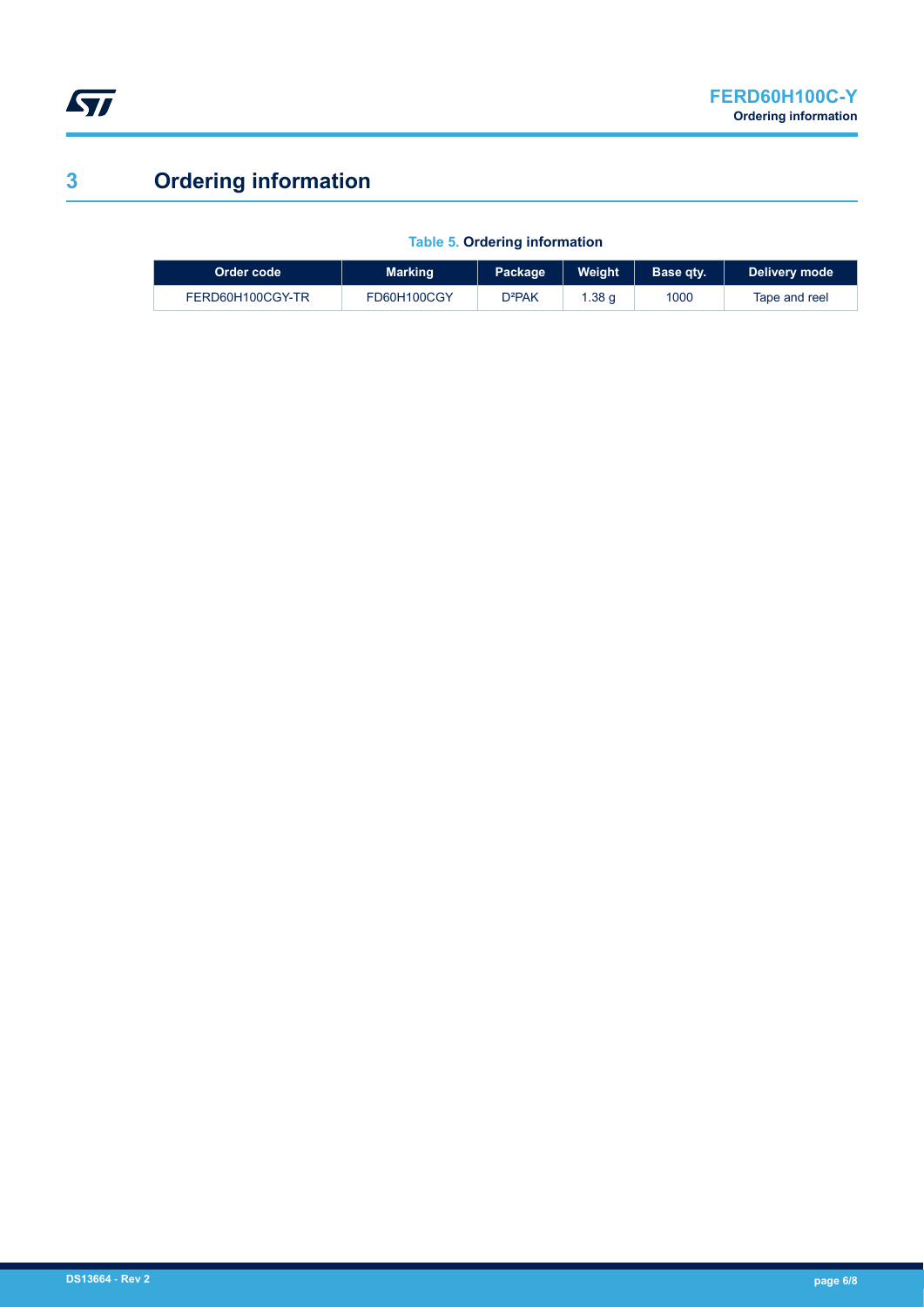# **Revision history**

#### **Table 6. Document revision history**

| <b>Date</b> | <b>Revision</b> | <b>Changes</b>                            |
|-------------|-----------------|-------------------------------------------|
| 25-Mar-2021 |                 | First issue.                              |
| 06-Apr-2021 |                 | <b>Updated Features and Applications.</b> |